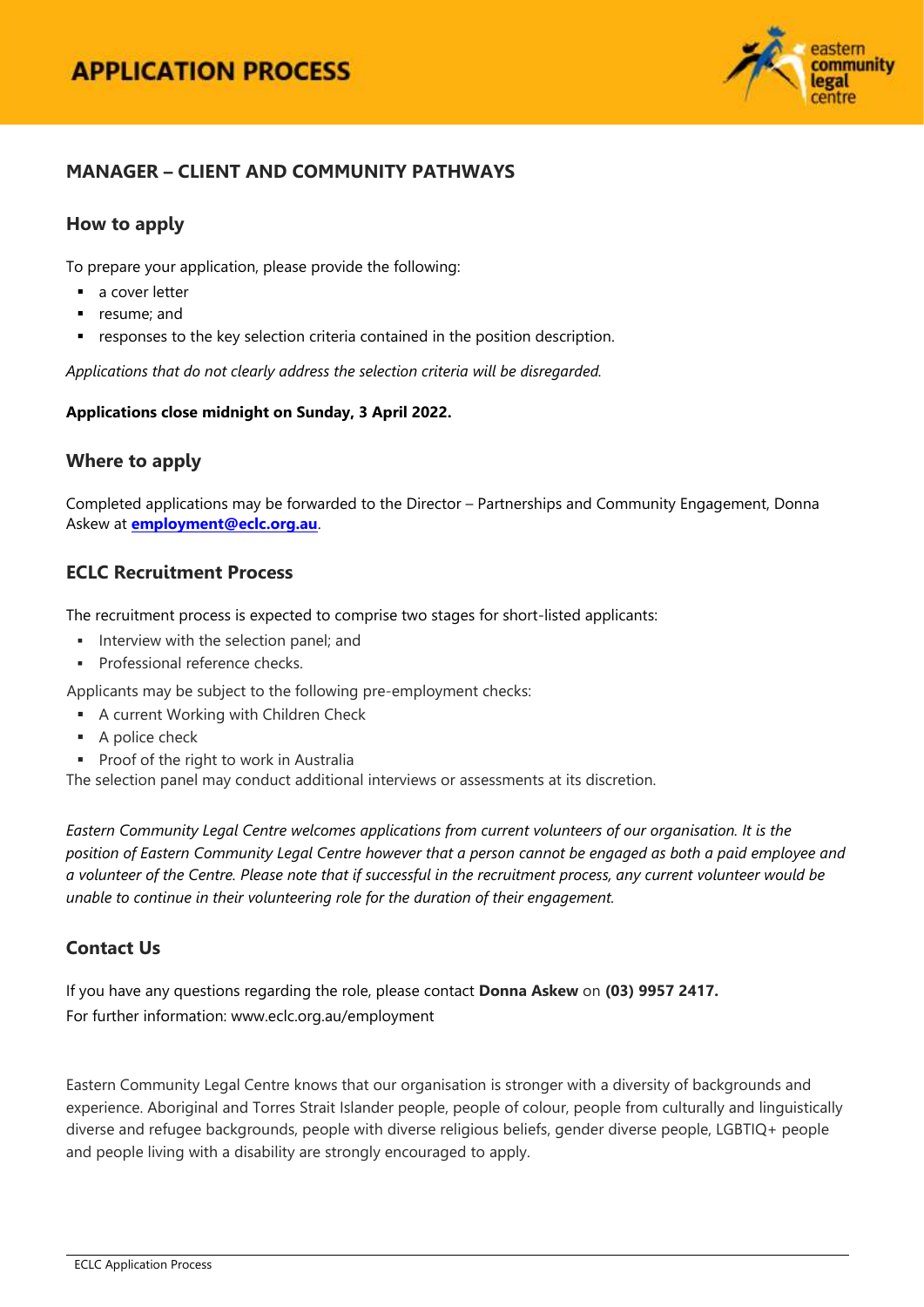# **POSITION DESCRIPTION**



| <b>Position Title</b>                                                                        | <b>Manager - Client and Community Pathways</b><br>Partnerships and Community Engagement, AIRR |  |  |
|----------------------------------------------------------------------------------------------|-----------------------------------------------------------------------------------------------|--|--|
| Directorate, Team                                                                            |                                                                                               |  |  |
| Box Hill and Boronia<br>Location                                                             |                                                                                               |  |  |
| Position reports to                                                                          | Director – Partnerships and Community Engagement                                              |  |  |
| Direct reports                                                                               | 6                                                                                             |  |  |
| Classification                                                                               |                                                                                               |  |  |
| <b>Enterprise Agreement</b><br>Eastern Community Legal Centre Enterprise Agreement 2013-2016 |                                                                                               |  |  |
| Employment type                                                                              | Permanent, Full Time (1.0 FTE), 38 hours per week                                             |  |  |

#### **About Eastern Community Legal Centre**

OUR VISION: Human Rights | Fairness | Justice

OUR MISSION: Eastern Community Legal Centre (ECLC) is a multidisciplinary legal service that works to prevent problems, progress fair outcomes and support the wellbeing and resilience of communities and community members in Melbourne's East.

Making the most of its abilities and the resources available, ECLC provides:

- **information, advice and assistance across a range of legal and related issues**
- **advocacy to resolve problems at the earliest opportunity**
- **Fig. 2** referrals to community agency partners
- **EXEDENT Integrated legal services, including through Health Justice Partnerships**
- community development and education programs with a focus on rights, responsibilities and options
- primary prevention activities, using broad partnership approaches
- strategic advocacy to change unfair laws and improve systems and practices

#### OUR VALUES:

| <b>Respect</b><br>Appreciating diversity and<br>treating all people with<br>dignity                                                         | <b>Compassion</b><br>Understanding the<br>underlying causes of<br>disadvantage & offering<br>support without judgment                             | <b>Advocacy</b><br>Providing a voice for those<br>who cannot advocate for<br>themselves and joining<br>voices with those addressing<br>injustice |
|---------------------------------------------------------------------------------------------------------------------------------------------|---------------------------------------------------------------------------------------------------------------------------------------------------|--------------------------------------------------------------------------------------------------------------------------------------------------|
|                                                                                                                                             | <b>Justice &amp; human rights</b>                                                                                                                 | <b>Strong governance &amp;</b>                                                                                                                   |
| <b>Safety</b><br>Assuring confidentiality for<br>clients and being responsive<br>to their own assessment of<br>safety and wellbeing         | Showing courage in<br>encounters with injustice,<br>promoting equitable access<br>to legal help, and working to<br>empower communities            | assurance<br>Practicing proactive and<br>transparent leadership and<br>striving for continuous<br>improvement                                    |
|                                                                                                                                             |                                                                                                                                                   |                                                                                                                                                  |
| <b>Resourcefulness &amp;</b><br>practicality<br>Finding solutions through<br>working collaboratively and<br>generously sharing<br>expertise | <b>Innovation &amp;</b><br>entrepreneurship<br>Encouraging new ideas,<br>taking calculated risks to<br>increase impact, and leading<br>by example | <b>Quality &amp; evaluation</b><br><b>Building evidence-based</b><br>practice through a robust<br>monitoring and evaluation<br>culture           |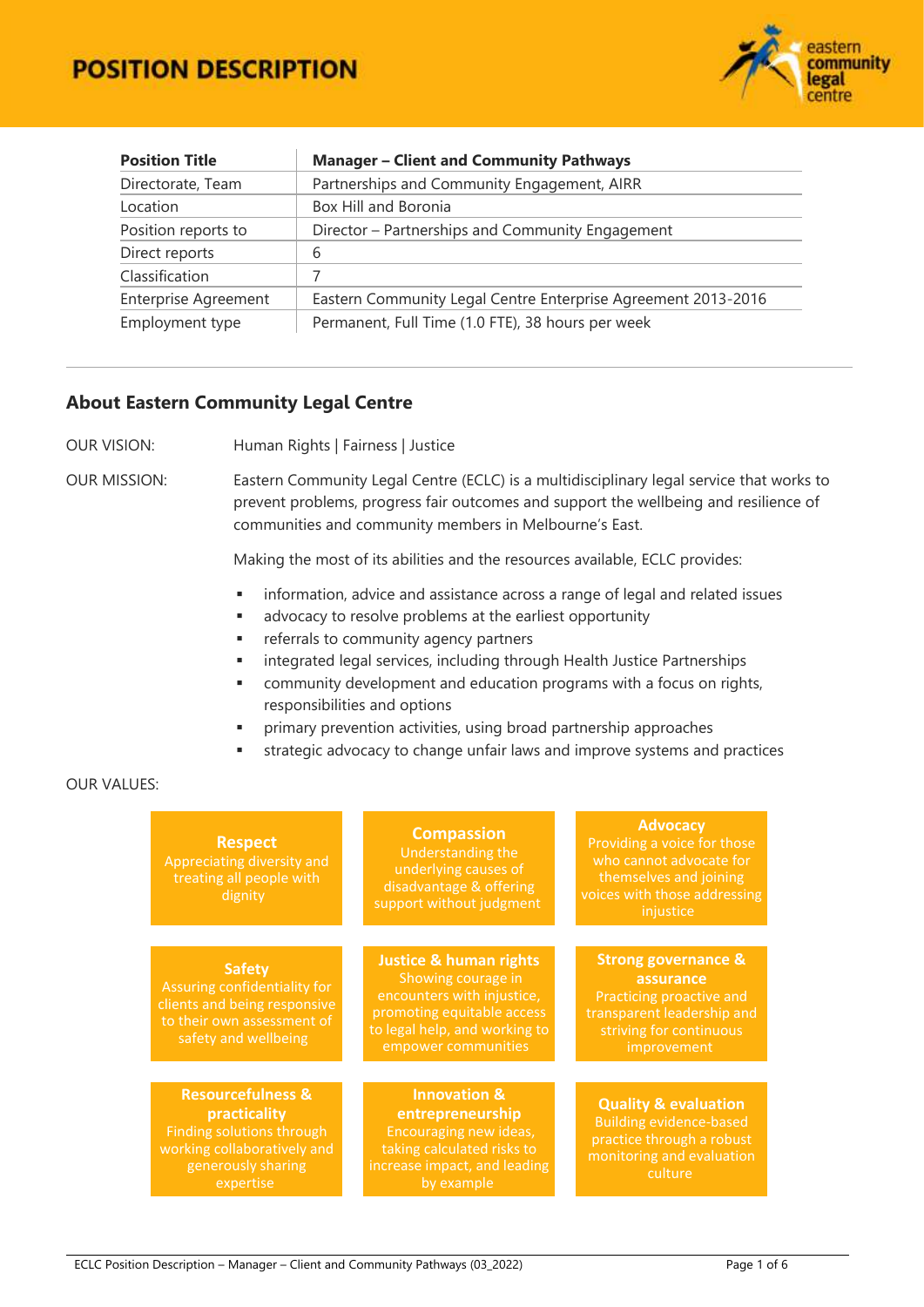# **Position Summary**

The Centre's Assessment, Intake, Referral and Response (AIRR) Team operates within the Centre's enhanced entry framework with a common purpose of providing holistic, high quality legal help to priority clients, thereby focusing resources where they are most needed. AIRR team operations work across all of ECLC's locations; Box Hill, Boronia and Healesville.

The Manager - Client & Community Pathways will:

- Supervise and support AIRR Team staff to achieve Centre objectives;
- Provide leadership across the centre on matters related to community/client access and service pathways
- Collaborate with managers across the Centre to improve outcomes and assist integration;
- Enhance internal AIRR systems towards stronger integration of AIRR and legal services roles to improve quality legal service responses;
- Achieve strong client/community outcomes in particular those identified as the Centre's priority groups;
- Identify, enhance and build capacity for usage of current data systems, IT systems and phone based technologies; and
- promote and build volunteer capacity.

# **Key Accountabilities**

#### **Leadership, Supervision and Support of Assessment, Intake, Referral and Response (AIRR) Team Personnel**

- 1. Provide regular supervision, support and mentoring to the AIRR Team personnel (including relevant volunteers) in their practice, ensuring that direct client services provided are appropriate, efficient and effective
- 2. Develop and enhance specific service responses and process improvements in consultation with the Director-Partnerships & Community Engagement and other relevant managers
- 3. Support, guide and foster an environment of continuous improvement, best practice and innovation within the scope of the role to improve outcomes for clients/community seeking legal and other support services
- 4. Develop, maintain and review key service deliverables and outcomes, supporting AIRR team in reaching goals and objectives
- 5. Review and develop individual professional development and goal plans for AIRR staff

### **Enhance approaches used in AIRR Assessment, Intake (Triage) and Referral Pathways**

- 6. Promote a consistent approach for assessment, intake (triage), referral pathways, systems and approaches including allocation of ECLC legal appointments for clients seeking services
- 7. Mentor and guide the development of best practice in the AIRR team
- 8. Work with the Principal Governance and Quality to analyse centre data to inform model enhancement and development
- 9. Review staff site roster weekly and support the AIRR Team Leader to provide coverage at each site within budget and resource capacity

#### **Lead, Progress and Build upon AIRR Staff and Centre Developments**

- 10. Provide Centre-wide leadership around innovation and improvements to access, intake client/community pathways and client experience
- 11. Contribute to broader initiatives and discussions relevant to legal services and integrated responses
- 12. Work with other Managers to support service provision at ECLC locations as required
- 13. Collaborate across the Centre providing insight on trends related to community legal needs and information and referral pathways.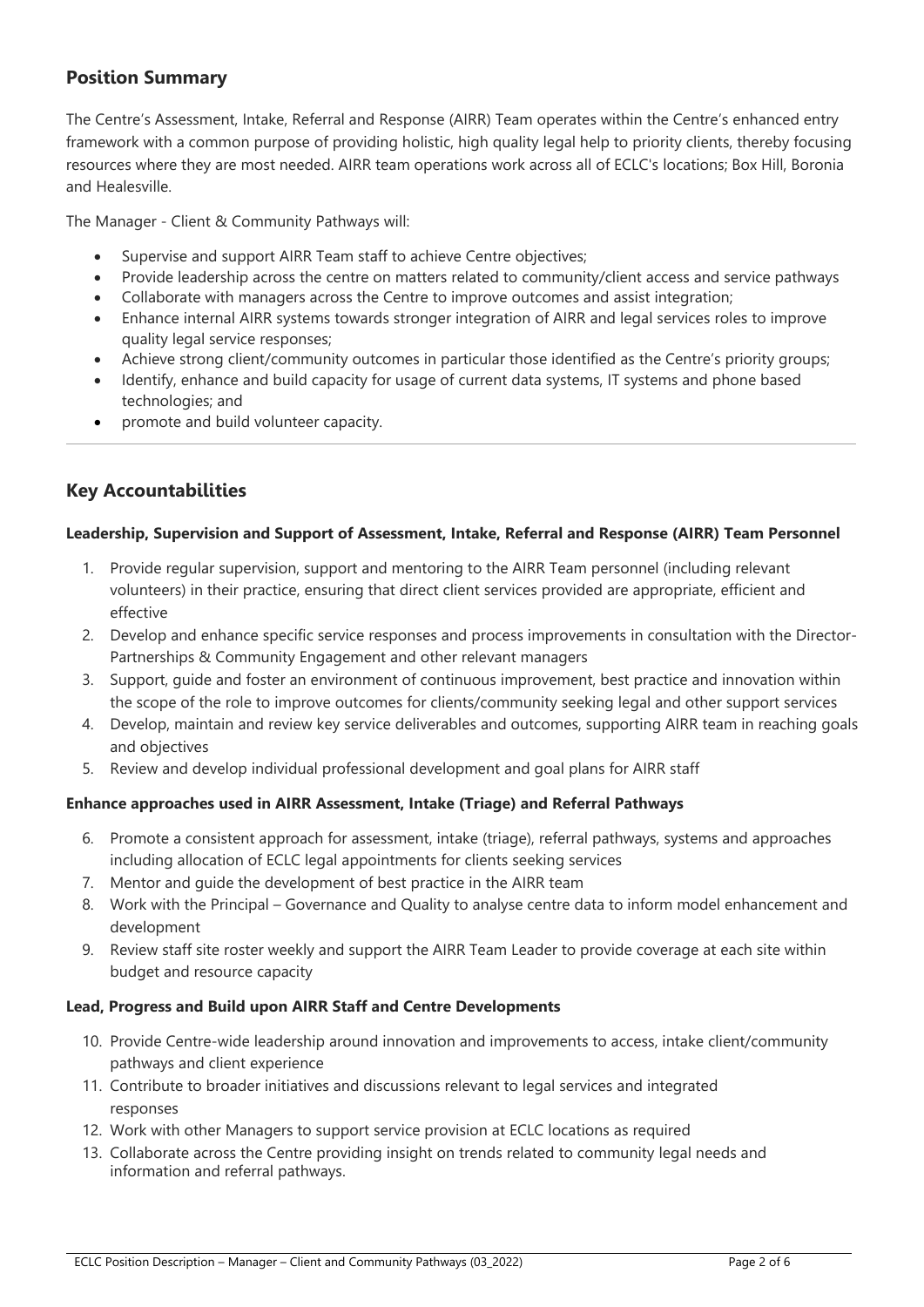#### **Organisational Participation**

- 13. Utilise ICT-based devices, applications, software and services to support productivity, effective communication and collaboration, and a digitally capable organisation
- 14. Undertake professional development in consultation with manager/supervisor
- 15. Understand and demonstrate ECLC values and at all times comply with ECLC policies and procedures, as varied from time to time
- 16. Actively participate in meetings with manager/supervisor and participate in organisational activities such as staff meetings, planning meetings and team development initiatives
- 17. Undertake other duties or responsibilities, as directed, within the scope of this role and consistent with skills, qualifications and experience as may be required from time to time

#### **Decision Making**

- 18. Decision-making authority over day to day workflow
- 19. Strategic or program decision making made in consultation with the Director Partnerships and Community Development.

# **Key Capabilities**

The Key Capabilities apply to all ECLC employees and describe the capabilities that are needed to meet our strategic goals.

| <b>Capability</b>                                           | <b>Description</b>                                                                                                                                                                             |  |  |  |
|-------------------------------------------------------------|------------------------------------------------------------------------------------------------------------------------------------------------------------------------------------------------|--|--|--|
| <b>Communicating</b><br>with Others                         | • Adopts a professional communication style that demonstrates audience understanding,<br>using clear verbal, written and interpersonal skills in both positive and negative<br>situations      |  |  |  |
|                                                             | Negotiates confidently from an informed and credible position<br>ш                                                                                                                             |  |  |  |
|                                                             | Actively listens to, considers and acknowledges differing ideas and perspectives and<br>contributes to group discussions                                                                       |  |  |  |
| <b>Working with Others</b>                                  | " Creates and maintains positive, professional and respectful working relationships and is<br>transparent in all interactions, treating people fairly and equitably                            |  |  |  |
|                                                             | • Shares information and works co-operatively to solve challenges and build supportive,<br>collaborative and responsive relationships                                                          |  |  |  |
|                                                             | Recognises and reflects upon the impact of own actions/behaviours on others and uses<br>٠<br>a range of individual or organisational options to resolve interpersonal or behavioural<br>issues |  |  |  |
|                                                             | Focusses on group results & celebrates teams' successes<br>٠                                                                                                                                   |  |  |  |
| <b>Taking Action</b>                                        | • Seeks out information from various sources and obtains relevant facts before making<br>decisions or proposing solutions                                                                      |  |  |  |
|                                                             | • Demonstrates the ability to reach firm and clearly defined decisions, including<br>consideration of broader context and risk, that are timely and objective                                  |  |  |  |
|                                                             | " Takes responsibility for own decision making within scope of authority and delegates,<br>consults and informs appropriately                                                                  |  |  |  |
|                                                             | Using a range of techniques, develops workable solutions to problems and challenges<br>in collaboration with others                                                                            |  |  |  |
|                                                             | • Contributes to and participates in process improvement and new approaches/ideas                                                                                                              |  |  |  |
| <b>Coping with Pace,</b><br><b>Challenges and</b><br>Change | Explores the reasons for change and is open to new and different ideas, approaches and<br>processes and supports others in understanding change                                                |  |  |  |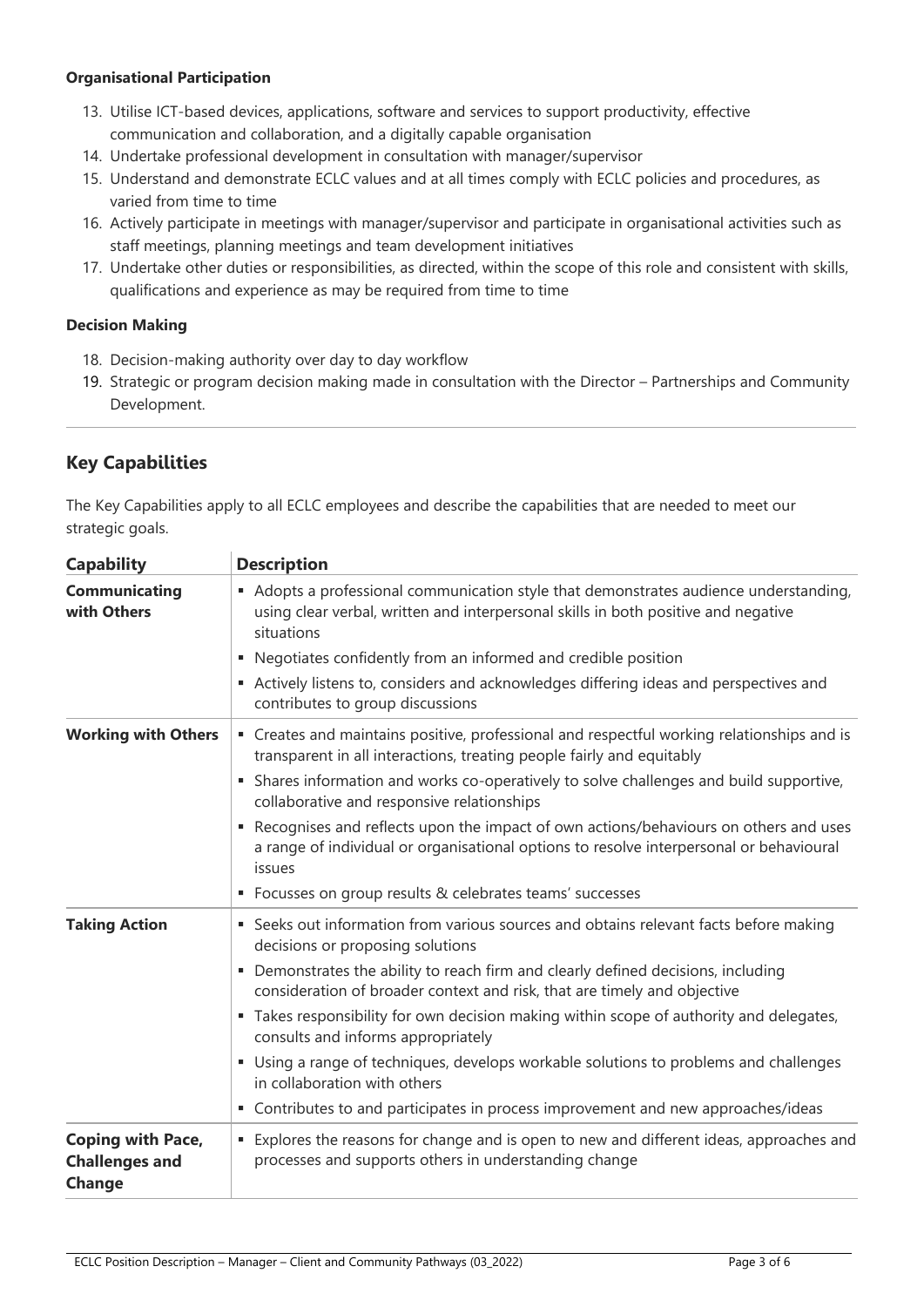| <b>Capability</b> | <b>Description</b>                                                                                                                                                                               |  |  |
|-------------------|--------------------------------------------------------------------------------------------------------------------------------------------------------------------------------------------------|--|--|
|                   | • Shows resilience and optimism, and remains calm despite barriers or difficult<br>circumstances                                                                                                 |  |  |
|                   | Responds appropriately to constructive criticism and conflict situations, learning from<br>experiences and identifying areas of self-development                                                 |  |  |
|                   | • Focuses on achieving objectives even under pressure and adopts appropriate strategies<br>to balance work and life, maintain a reasonable workload and model this for others                    |  |  |
| Leadership        | Motivates and empowers others, providing clear direction, development and coaching,<br>٠<br>and modelling behavioural standards                                                                  |  |  |
|                   | Supports an organisational culture that reflects ECLC values and vision<br>a.                                                                                                                    |  |  |
|                   | • Values and encourages respect for diverse professional, cultural and personal<br>experience, fostering multidisciplinary learning and practice, internally and with<br>organisational partners |  |  |
|                   | Builds and sustains high trust relationships, fostering openness in discussions and<br>٠<br>demonstrates good emotional intelligence and self-awareness                                          |  |  |

# **Key Relationships**

| <b>Contact / Organisation</b>                       | <b>Purpose of Relationship</b>                                                                                                                                                                                                                                 |  |  |
|-----------------------------------------------------|----------------------------------------------------------------------------------------------------------------------------------------------------------------------------------------------------------------------------------------------------------------|--|--|
| <b>Internal</b>                                     |                                                                                                                                                                                                                                                                |  |  |
| <b>CEO</b>                                          | Regular interaction in relation to the development and completion of key activities<br>To ensure alignment with organisational strategic objectives                                                                                                            |  |  |
| Director - Partnerships and<br>Community Engagement | Direct line manager<br>Regular interaction in relation to the development and completion of key activities<br>Regular feedback to support ongoing performance and development<br>To ensure alignment with directorate with organisational strategic objectives |  |  |
| <b>AIRR Team Leader</b><br>AIRR Team                | Provide regular supervision, support and mentoring in their practice, ensuring that<br>direct client services provided are appropriate, efficient and effective                                                                                                |  |  |
| Managers / Co-ordinators                            | To work collaboratively to ensure successful delivery of services and programs                                                                                                                                                                                 |  |  |
| Team                                                | Participate in meetings to share information, provide input on issues and in<br>planning/processes                                                                                                                                                             |  |  |
| <b>External</b>                                     |                                                                                                                                                                                                                                                                |  |  |
| Service Providers                                   | To establish and maintain strong relationships and ensure quality service delivery                                                                                                                                                                             |  |  |

# **Key Selection Criteria**

#### **Qualifications and Specialist expertise**

- 1. Tertiary qualification in a relevant discipline (including but limited to, community services, social work, law, or health)
- 2. Demonstrated experience in a similar role with responsibility of delivering key services within community sector and/or community legal sector

#### **Knowledge and skills**

- 3. Experience leading service delivery for community/clients experiencing disadvantage, vulnerability or complex needs, utilising and promoting person centered, trauma informed approaches.
- 4. Experience working within a complex, fast-paced access, intake and triage environment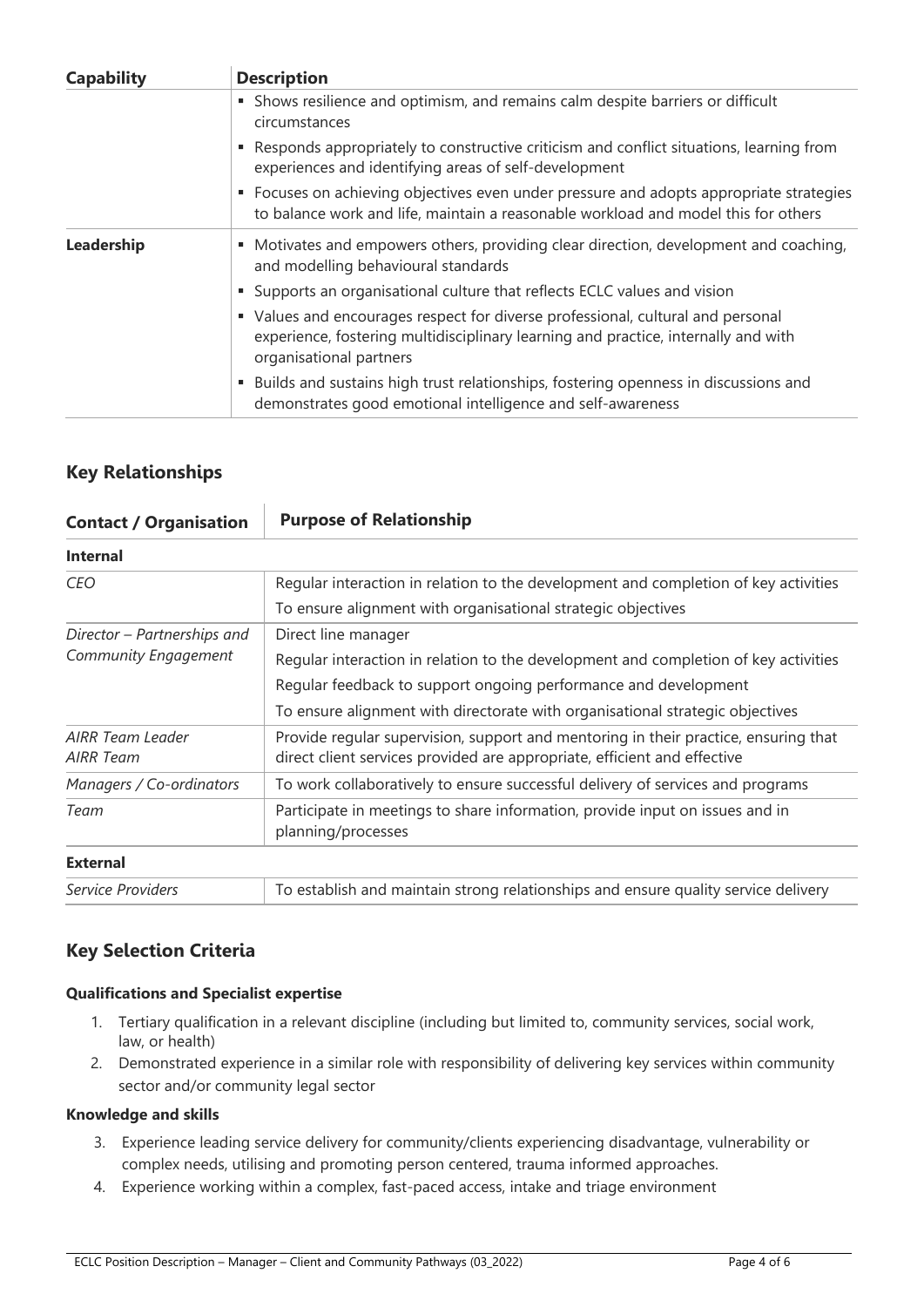- 5. The ability to work in a fast-paced environment with capacity to engage, collaborate with and motivate others
- 6. Demonstrated experience in leading multidisciplinary teams at geographically spread operational sites
- 7. Demonstrated ability to engage and liaise successfully with a diverse range of community stakeholders, including the ability to manage escalated and challenging client/community member interactions
- 8. Ability to evaluate and improve system design and measurement of outcomes
- 9. Excellent interpersonal, communication and negotiation skills
- 10. Confident in the adoption and use of ICT-based devices, applications, software and services to support productivity, effective communication and a digitally capable organisation
- 11. Understanding of socio-legal issues within the community and the legal assistance sector

#### **Personal qualities**

- 12. Ability to contribute to a positive working environment
- 13. Team orientation
- 14. Ability to work under pressure
- 15. Discretion and professionalism

| <b>Child Safety</b>             | ECLC is a child safe organisation and is committed in everyday practice to ensure the safety<br>and wellbeing of all children at all times. As a 'child safe organisation', employment with ECLC<br>is subject to a current Working with Children Check         |  |  |  |
|---------------------------------|-----------------------------------------------------------------------------------------------------------------------------------------------------------------------------------------------------------------------------------------------------------------|--|--|--|
| <b>Cultural</b><br>competency   | ECLC strives to maintain a culturally competent and inclusive workplace. All staff are expected<br>to undertake cultural competence training.                                                                                                                   |  |  |  |
| <b>Equal Opportunity</b>        | ECLC is an equal opportunity employer. All staff have a responsibility to be familiar with and<br>adhere to the organisation's policies and procedures.                                                                                                         |  |  |  |
| <b>Flexible Working</b>         | ECLC promotes flexible working in order to balance personal and work needs, including<br>working from home and flexible work hours. ECLC also operates a flexi-time system.                                                                                     |  |  |  |
| Health, safety and<br>wellbeing | ECLC is committed to ensuring the physical and psychological health and safety of all<br>employees, volunteers and other people involved in our organisation activities. Our people are<br>expected to comply with our Health and Safety policy and procedures. |  |  |  |
|                                 | It is the employee's responsibility to:                                                                                                                                                                                                                         |  |  |  |
|                                 | • Comply with instructions and take reasonable care to ensure their own health and safety,<br>and that of others                                                                                                                                                |  |  |  |
|                                 | • Participate in the development of a healthy and safe workplace                                                                                                                                                                                                |  |  |  |
|                                 | Immediately report to their supervisor any perceived health and safety risk, and report any<br>injury or illness immediately where practical, including completion of incident/injury forms                                                                     |  |  |  |
|                                 | • Not place others at risk by any act or omission                                                                                                                                                                                                               |  |  |  |
|                                 | • Use equipment safely and in a responsible manner                                                                                                                                                                                                              |  |  |  |
| Pre-employment<br>verification  | Appointment may be subject to satisfactory completion of screening requirements including<br>but not limited to:<br>A current Police Record Check                                                                                                               |  |  |  |
|                                 | • Verification of work right in Australia                                                                                                                                                                                                                       |  |  |  |
|                                 | • Certified copies of qualifications                                                                                                                                                                                                                            |  |  |  |
| Self-referral                   | It is ECLC policy that no staff member or volunteer shall, under any circumstances, refer work<br>to themselves, their families or other members of their firms.                                                                                                |  |  |  |
| <b>Work environment</b>         | The physical environment requires employees to work mainly inside the office and work for<br>extensive periods on a computer.                                                                                                                                   |  |  |  |
|                                 |                                                                                                                                                                                                                                                                 |  |  |  |

#### **Additional Information**